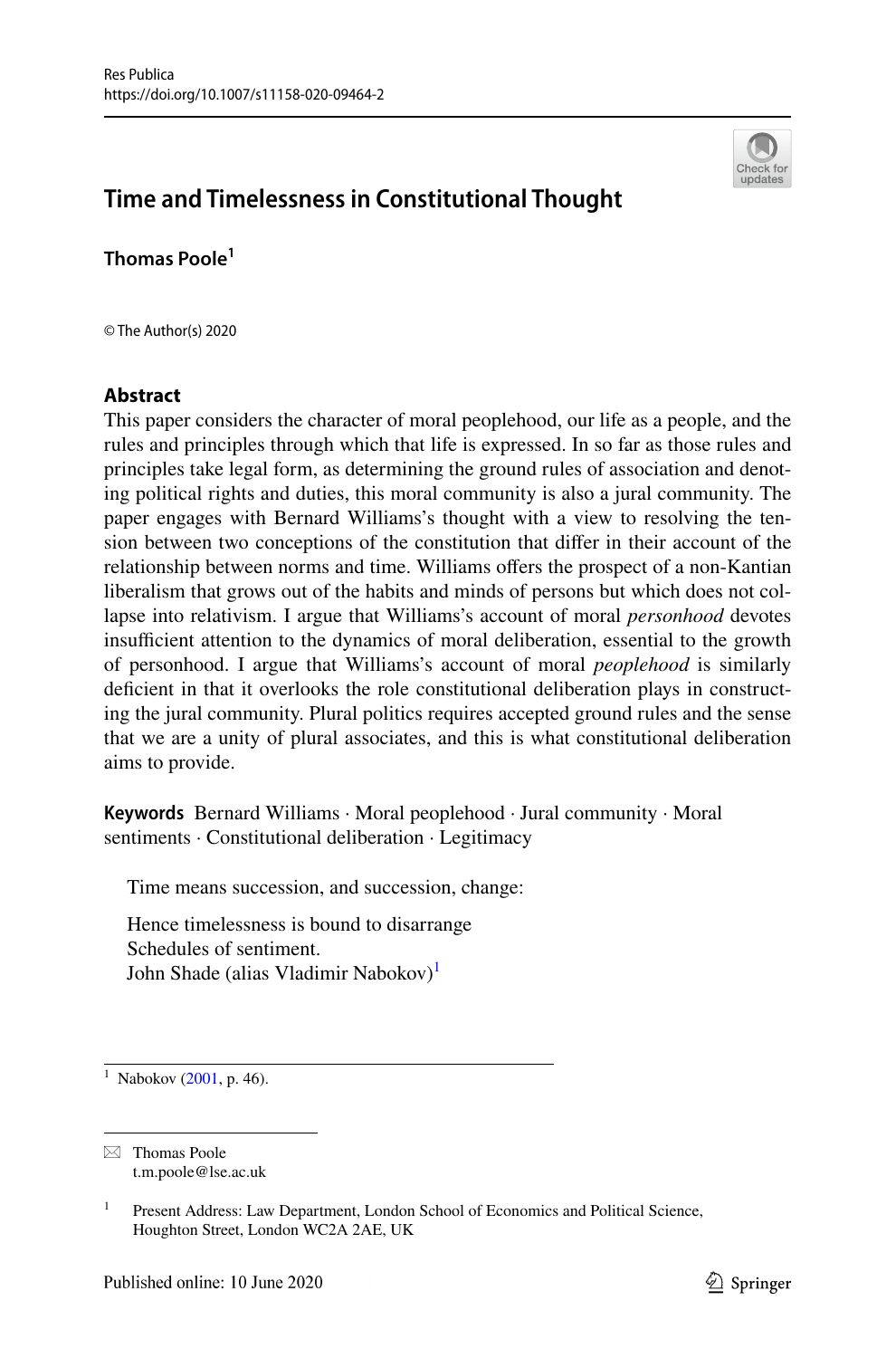## **Introduction**

The concept of constitution presupposes the idea of moral peoplehood. The very idea of organising political life, our life as a people, within the terms of a more or less settled, more or less agreed-upon framework of institutions, practices and rules depends, that is, on the existence of an association of a certain character. It is an association that understands itself as a singular entity, a collective existing in contradistinction to all others ('The People') (Lindahl [2018\)](#page-14-1). Associates address each other about the terms of their association in a vernacular understood to have developed within the auspices of the association ('We-ness') (Oakeshott [1975\)](#page-14-2). To the extent that those terms of association are understood at least partly in legal terms, as concerning the determination of the ground rules of association, expressed in the language of rights and duties, we might say further that this moral community is also a jural community (Dyzenhaus [2020](#page-14-3)). A very important subset of this kind of association, an association patterned but not necessarily circumscribed by 'fundamental' or 'basic' laws (White and Ypi [2017](#page-15-0)), is the constitution.

But associates within such a constitutional practice see that practice as having a continuing history. The community constituted by the ground rules, despite the vagaries of fate, various ups and downs, augmentations and diminutions, is taken to be essentially the same now as before. The association understands itself not just as one, then, but as *one in time*. This perspective entails that normative refection—that is, argument about the ground rules of association—takes the shape of a presentfocused inquiry resolvable through the elaboration of arcs of meaning that deploy principled positions from the life of that collective through time. In engaging in this practice we hold simultaneously the belief that 'our era is diferent from all others' and that 'our own society is intelligible only if we are aware of its origins' (Lefort [1986](#page-14-4), 139).

A perennial problem for the study of constitutional practice is the way that this important aspect of associational life presents two seemingly incompatible facets, which I call in this paper 'time' and 'timelessness'.<sup>2</sup> By time, I mean something like the notion that a constitution exists and can only exist in a concrete spatial–temporal setting, that it is a product of that setting and expresses what the association that inhabits it takes at a given moment to be its basic rules of political association. A constitution, on this reading, is said to have a singular and uniquely situated past, present and (one supposes) future (e.g. Burke [1986](#page-14-5); Schmitt [1996\)](#page-15-1). By timelessness, I mean the way a constitution can be understood as transcendent, operating in a sense somehow out of time.<sup>3</sup> Sustained by the belief that it is meaningful to think about a constitution as existing in a kind of rolling eternal present, and focusing on the argumentative and constructive dimension of the practice, this conception tends

<span id="page-1-0"></span><sup>2</sup> Barschack [\(2009](#page-14-6)) makes a similar distinction between 'immanent' and 'transcendent' conceptions of the constitution.

<span id="page-1-1"></span><sup>3</sup> Another possible meaning of timelessness, namely that the constitution partakes something of the *sub specie aeternitatis*—that it ought to be treated as though it exists for ever—is not discussed here, though I suspect it relates to this second conception of constitutions.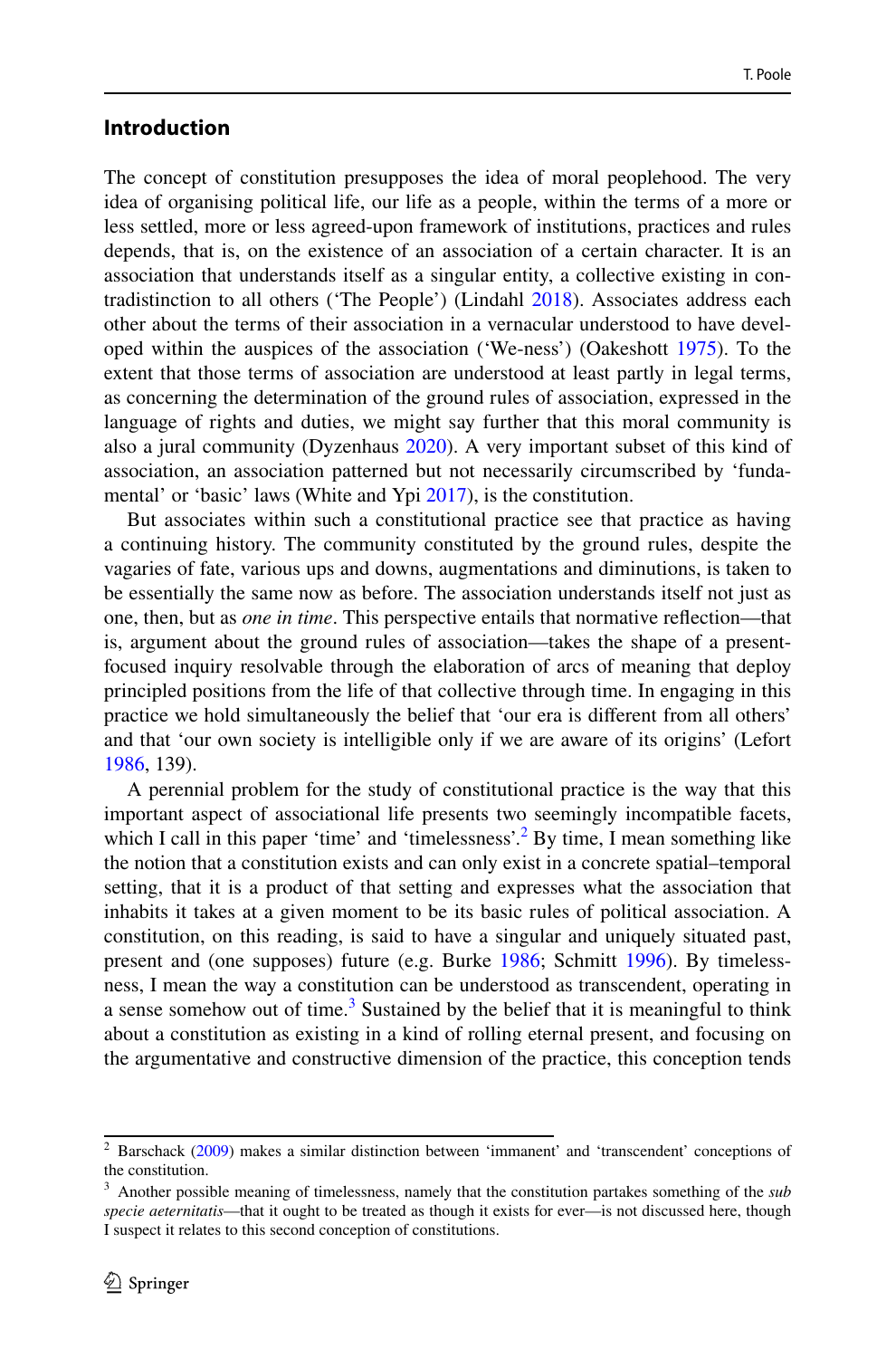to take a strongly normative (and so universalising) cast (e.g. Bentham [1988](#page-14-7); Kelsen [1945](#page-14-8)), often resulting in a relatively thick framework of determinable principles of constitutional justice (e.g. Rawls [1999;](#page-14-9) Brudner [2004](#page-14-10)).<sup>[4](#page-2-0)</sup>

This pairing of time and timelessness implicates, if not underlies, a series of dualisms that continue to animate constitutional theorists: change and stability; sentiment and reason; custom and right; practice and principle; fact and norm; the transi-tory and the transcendent; the crooked and the straight.<sup>[5](#page-2-1)</sup> Ignoring the last two, rarely spoken about now but which still resonate subliminally, it is common for constitutional thinkers to give more weight to the second of each pairing. The more this is true, and the more weight given to the second over the frst, the more decisively we are in the grip of a Kantian picture of constitutional order (e.g. Ripstein [2009](#page-14-11)).

This paper turns to Bernard Williams for help in navigating the constitutional relationship between time and timelessness. Williams's moral and political thought is distinctive for the attention it gives to the relationship between past and present. One of its more intriguing aspects is how it offers glimpses of a liberalism that is not Kantian but grows out of the habits and minds of persons, and a type of genealogy that does not end in relativism (Williams [2004,](#page-15-2) pp. 20–40). Such a theory, if it can be identifed, might be particularly valuable for constitutional theory. For it seems that, left on their own, each of the views of constitutions mentioned above is unstable. The danger for the frst view ('time') is a collapse into conventionalism, with the implication that constitutions are all but reducible to historical accident, accretions of might or fact as opposed to carriers of reason or principle, and the normative claims derive from them merely strategic masks for power games. The danger for the second view ('timelessness') is that, disengaged from material roots (Goldoni and Wilkinson [2018\)](#page-14-12), it can make constitutions seem rootless and arid, with the implication, fatal to a conception that is meant to deliver clear normative propositions, that it lays no non-stipulative claim on *us*, the agents within the political association who are the addressees of such claims.

The paper begins with Williams's struggle against relativism, part of which is an argument about the past. This introduces us to some of the essential elements of his political theory, but it also provides an opportunity to think about diferent types of association. I identify a particular variant not properly accounted for by Williams—the contrastive sense of 'we' across time—of which the jural community is an important instance. This becomes the focus of the rest of the inquiry. I turn next to Williams's understanding of moral *personhood*, focusing on his essay on

<span id="page-2-0"></span><sup>4</sup> See Schiavone ([2012,](#page-14-13) pp. 38–39): 'Between *nomos* and *chronos*—between rule and time—there was, from the very origins of Western thought, a reciprocal exclusion: the intrinsic vocation of order, its telos, is to halt the process of becoming. If the norm and the rule are perceived as a "revealing of being"—as is stated literally in Plato, and less explicitly but just as forcefully in the Roman jurists … their dimension is that of unlimited duration, not that of transformation: time is, with respect to them, pure destruction, external and irremediable negativity: this is a familiar theme in the context of a millenarian line of philosophy, from *The Republic* of Plato to Heidegger's *Being and Time*.'

<span id="page-2-1"></span><sup>&</sup>lt;sup>5</sup> This opposition goes back a long way. Cicero's political writings were shaped by attention to a similar set of contrary concepts: 'the rational, natural, divine, eternal, and ideally best on one hand, and the human, customary, contingent, historical, particular, and practicable on the other': Atkins [\(2013](#page-14-14), p. 5).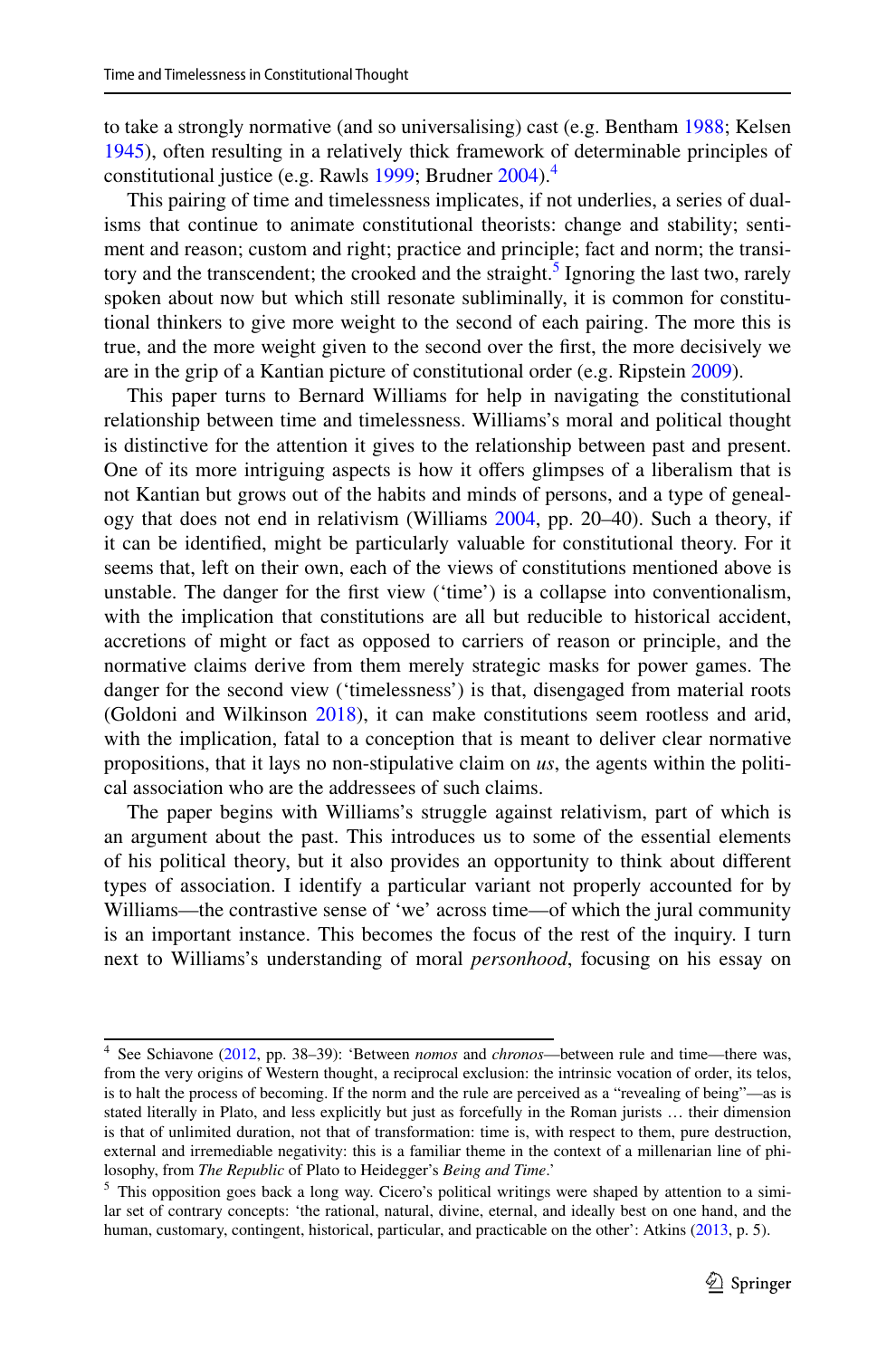'Moral Luck', part of a sustained critique of Kantianism. Although there is much of value in that paper on moral sentiments, I argue that its account of moral judgement is defcient. What we learn from this interaction is taken into a discussion on moral *peoplehood*, and more specifically the practice of constitutional deliberation, first by examining the importance of the past for that practice and then by refecting on its legitimating or membership-reinforcing properties.

# **The Sense of the Past**

What would Kant do at the Court of King Arthur? So Williams speculates in 'Human Rights and Relativism', an essay that is largely a disquisition on liberal universalism, which he takes to imply the view that 'if certain human rights exist, they have always existed, and if societies in the past did not recognize them, then that is because either those in charge were wicked, or the society did not, for some reason, understand the existence of those rights' (Williams [2005,](#page-15-3) p. 67).

Williams's objective is to keep the liberalism but drop the universalism. He also wants to avoid the slide into the position of irony he associates with liberal relativists such as Rorty (e.g. Rorty [1990\)](#page-14-15). The relevant part of the argument begins with a quotation from historian and philosopher R. G. Collingwood: 'We ought not to call [the past] either better than the present or worse; for we are not called upon to choose or to reject it, to like it or dislike it, to approve it or condemn it, but simply to accept it' (Collingwood [1965](#page-14-16), p. 85). This is used as a basis from which to attack relativism, the central point being that 'the distinction on which relativism hangs everything, that between "we" and "they", is not merely given, and to erect it at a certain point involves a political decision or recognition' (Williams [2005,](#page-15-3) p. 68).

I agree with that argument. But Williams extends it in this way:

So far as human rights in the contemporary world are concerned, standard relativism is an irrelevance—as it is, in fact, everywhere. The relativism of distance, on the other hand, in many though not all respects, is a sensible attitude to take. It applies to the past (to the extent that it does) for the reason that Collingwood implied, because the past is not within our causal reach. So far as human rights are concerned, what matters is what presents itself in our world, now. In this sense, the past is *not* another country: if it were just another country, we might have to wonder what to do about it. (Williams [2005,](#page-15-3) p. 69)

I want to take issue with the argument in this passage, at least if we take it also to apply to constitutions. Leaving aside the parenthetical qualifcation, which is not clarifed, we are presented with an apparent disjuncture between past and present, the point being to isolate the former in our ethical thinking. This abjuration of the historical reoccurs in another essay, 'The Truth in Relativism', where Williams writes that the 'socially and historically remote has always been an important object of self-critical and self-encouraging fantasy'. This is true, but it does not follow either that historically infected ethical thinking cannot be done profciently, or that we are even capable of fully expunging the past from our moral and political deliberation. But Williams continues: 'to raise seriously questions in the vocabulary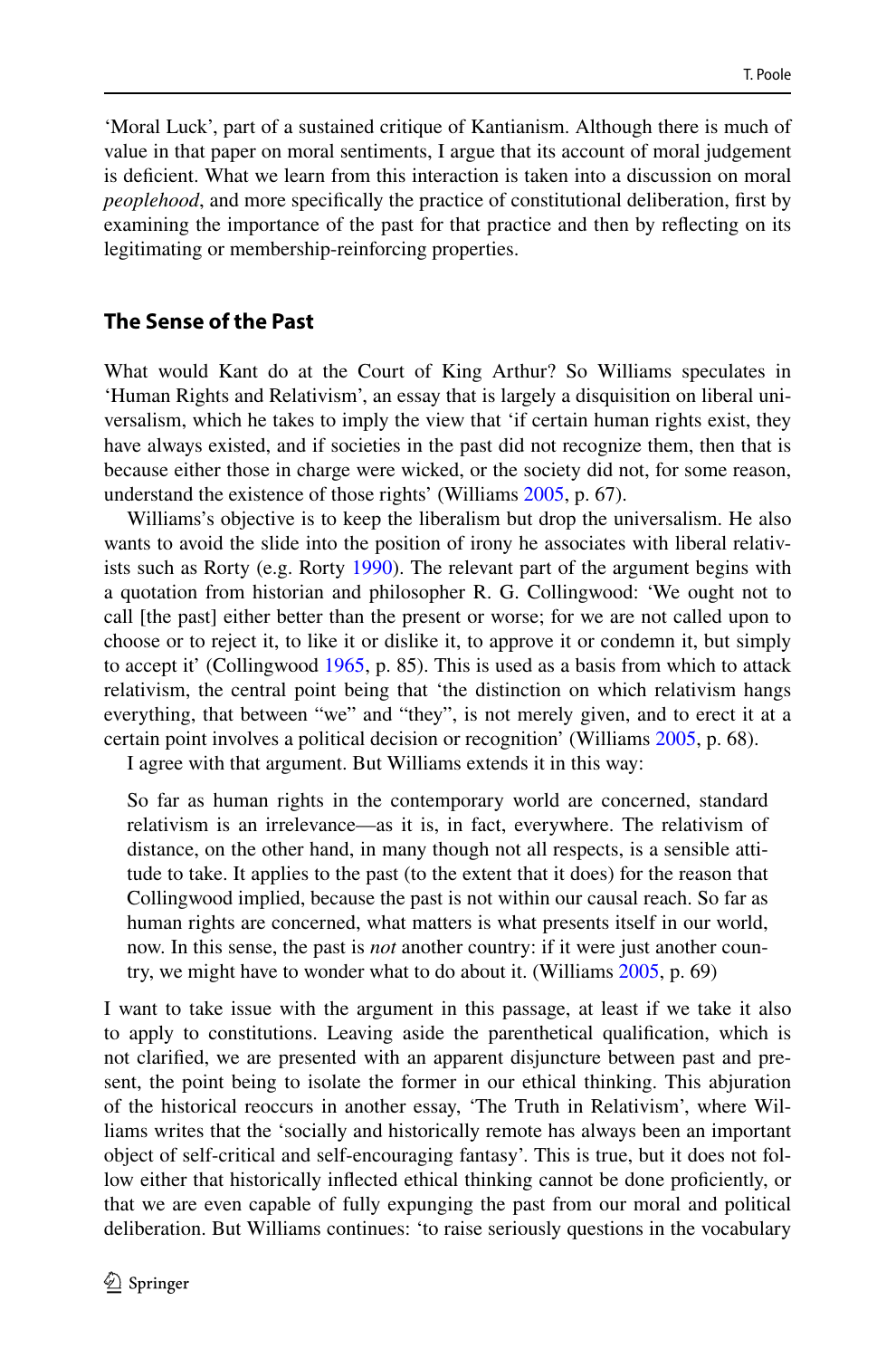of appraisal about this [historical] culture considered as a concrete historical reality will not be possible for a reflective person' (Williams [1981,](#page-15-4) pp. 141–142; [1986](#page-15-5), ch. 9).

The main problem with the argument, as I interpret it, is that it does not really ft what I take to be Williams's general story about the normative development of political associations, which is genealogical, something that takes place across time. This, however, is the focus of a later section. For now, I focus on a more specifc criticism, albeit one that opens out into that broader discussion. It is not clear to me that Williams's argument eludes his own criticism of (standard) relativism—that the choice between the 'we' and 'they' is not merely given, and to erect it at a certain point involves a political decision or recognition. It is not clear to me, in other words, that the past is something that we must necessarily abjure on account of it having nothing pertinent to do with the (constitutional) 'we'.

At the very least, the incompleteness of the abjuration argument opens up a space to consider forms of association. In another essay—on Collingwood, as it happens—Williams criticises philosophers, naming Wittgenstein, for 'their evasive use of "we"'. To introduce some clarity, Williams distinguishes two types of 'we': the 'inclusive sense', implying 'universalistic preconditions on interpretation and intelligibility'; and the 'constitutive sense, under which "we", here and now, are distinct from others elsewhere and elsewhen, who lived in other and diferent intelligible human formations' (Williams [2006,](#page-15-6) p. 358).

But is there not a third relevant meaning of 'we', one which might connect a present us to a past us—and that might even in a certain sense be said to be 'within our causal reach'? Simplifying a little, we might say that the inclusive 'we' equates to all humans, and the contrastive 'we' distinguishes some humans (usually associations) from other humans. Williams assumes that this contrastive sense must denote a 'we' that is of the 'here and now'. But it is common to deploy a variant of this contrastive sense of 'we' and such use seems far from insensible. We find no difficulty talking about 'Manchester United' to mean not just the dull outft of recent years but also the team of the 1958 Munich air disaster, or the 'Leipzig Gewandhaus Orchestra' that we may have seen Andris Nelsons conduct the other night and the Orchestra in the days when Mendelssohn and Schumann were at the helm. This use of 'we' is or at least can be—of both the here and now, the past and the present.

We might call this variant the *contrastive sense of 'we' across time*. Williams is content to use it elsewhere. This is not at all surprising once it is accepted that Williams provides a general account of political associations as necessarily and importantly genealogical. In an essay on Nietzsche, 'There are Many Kinds of Eyes', he writes that 'it is a condition of our understanding the future as in a sense *our* future: it will not be us, but surely we must think of it as the life of people bound to us by the continuation of that narrative' (Williams [2006,](#page-15-6) p. 330). If it is both possible and meaningful to project a sense of 'we-ness' into the future, which may never come to pass, it must be possible and meaningful to project it backwards into a past that by defnition had to have happened.

That being so, perhaps we might think of this contrastive sense of 'we' across time, following Williams's cue, in terms of the distinction between those we take to be inside the narrative and those we take to be outside it—between protagonists and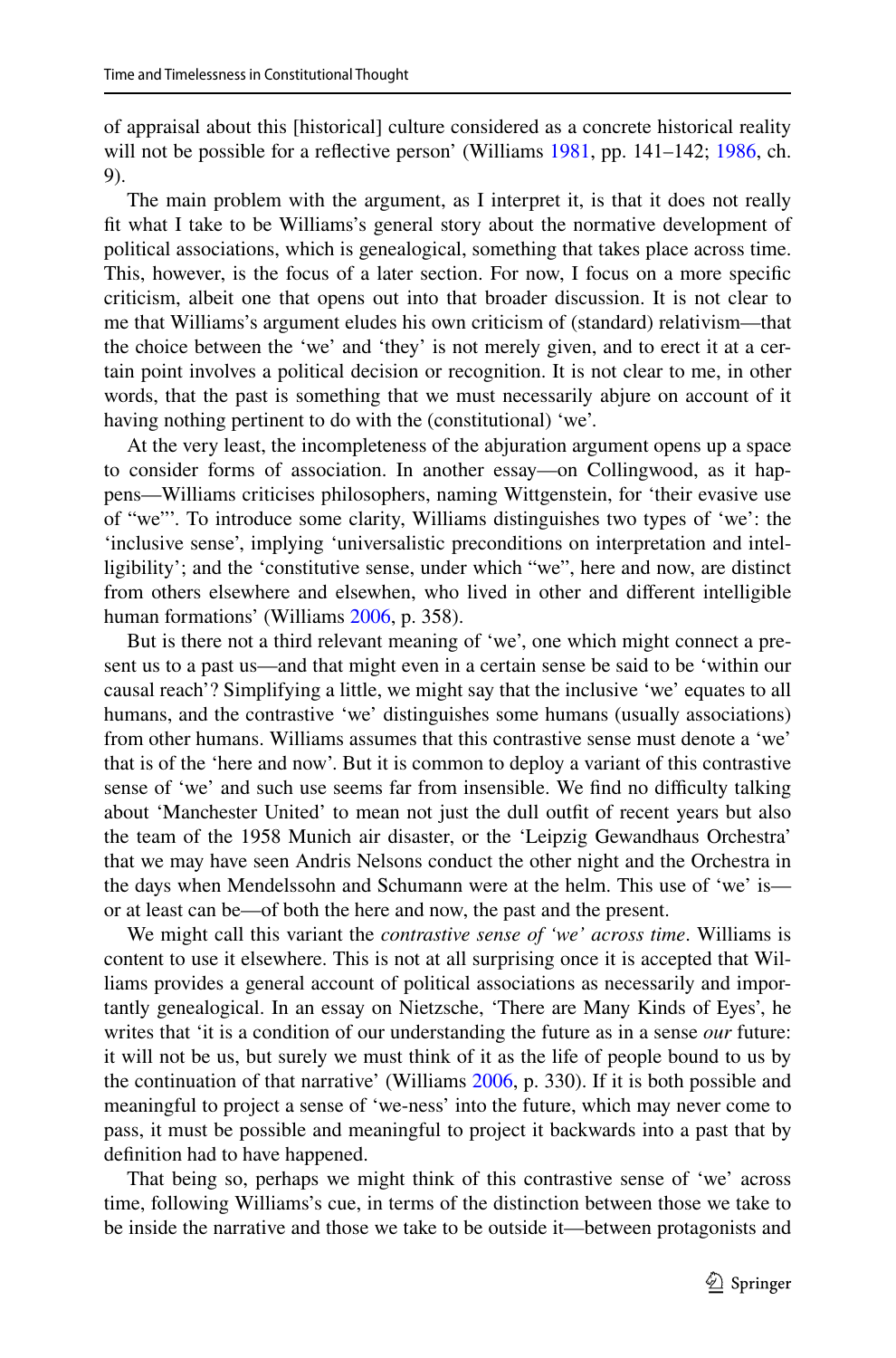others. The types of association to which this sense of 'we' might apply are many and varied, as I have suggested. The interest of this paper lies with jural communities, in which protagonists understand themselves as related through legal ties that encode the community's ground rules of association expressed in the language of rights and duties. Williams tasked the relativists with the thought that the choice between the 'we' and 'they' is not merely given, and to erect it at a certain point involves a political decision or recognition. Applying that thought, we might say that the existence of a jural community is not something given, though it might feel like that, but something that is continually renegotiated and recreated.

### **The Nature of Moral Personhood**

I want to focus more on this idea of the jural community, a distinctive and important example of the contrastive sense of 'we' across time. I do so frst by examining in this section one of Williams's most interesting contributions to moral theory, or more particularly the idea of moral personhood, his paper on 'Moral Luck'.

At the heart of Williams's account of moral personhood is the idea that to be an individual is more than being simply a reasoning apparatus. Each of us is also the main protagonist of a variety of self-authored projects. As he wrote in 'Persons, Character and Morality', 'an individual person has a set of desires, concerns or, as I shall often call them, projects which help to constitute a *character*' (Williams [1981,](#page-15-4) p. 5). The projects we self-direct extend backwards and forwards—for the simple reason that they are more than the work of just one day, but also because our choice of current projects is conditioned by the experience of previous projects and framed according to a refection on the projects we think we might want to pursue at some future point.<sup>6</sup> These projects are not peripheral to character or ephemeral to the lived life, quite the contrary: 'my present projects are the condition of my existence, in the sense that unless I am propelled forward by the conatus of desire, project and interest, it is unclear why I should do on at all' (Williams [1981,](#page-15-4) p. 12).

This perspective—of the human person understood diachronically, whose capacity to reason develops along the path of its own interaction with the world around it—allows Williams to counter 'the detachment of moral motivations and the moral point of view from the level of particular relations to particular persons' that he associates with Kantianism (Williams [1981,](#page-15-4) p. 2). Our self-chosen projects shape the development of personhood and in turn help to form the psychological and social matrix in which we judge. Williams thinks that Kantians, by contrast, offer a synchronic and unidimensional model—an image of one's life that seems 'to imply

<span id="page-5-0"></span> $6$  Williams [\(1981](#page-15-4), 10): 'if it is true that this man will change in these ways, it is only by understanding his present projects *as the projects of one who will so change* that he can understand them even as his present projects'. This idea was more snappily expressed by The Beach Boys when they sang 'Will I dig the same things that turn me on as a kid?/Will I look back and say that I wish I hadn't done what I did?': 'When I Grow Up (To Be a Man)' from *Today!* (1965).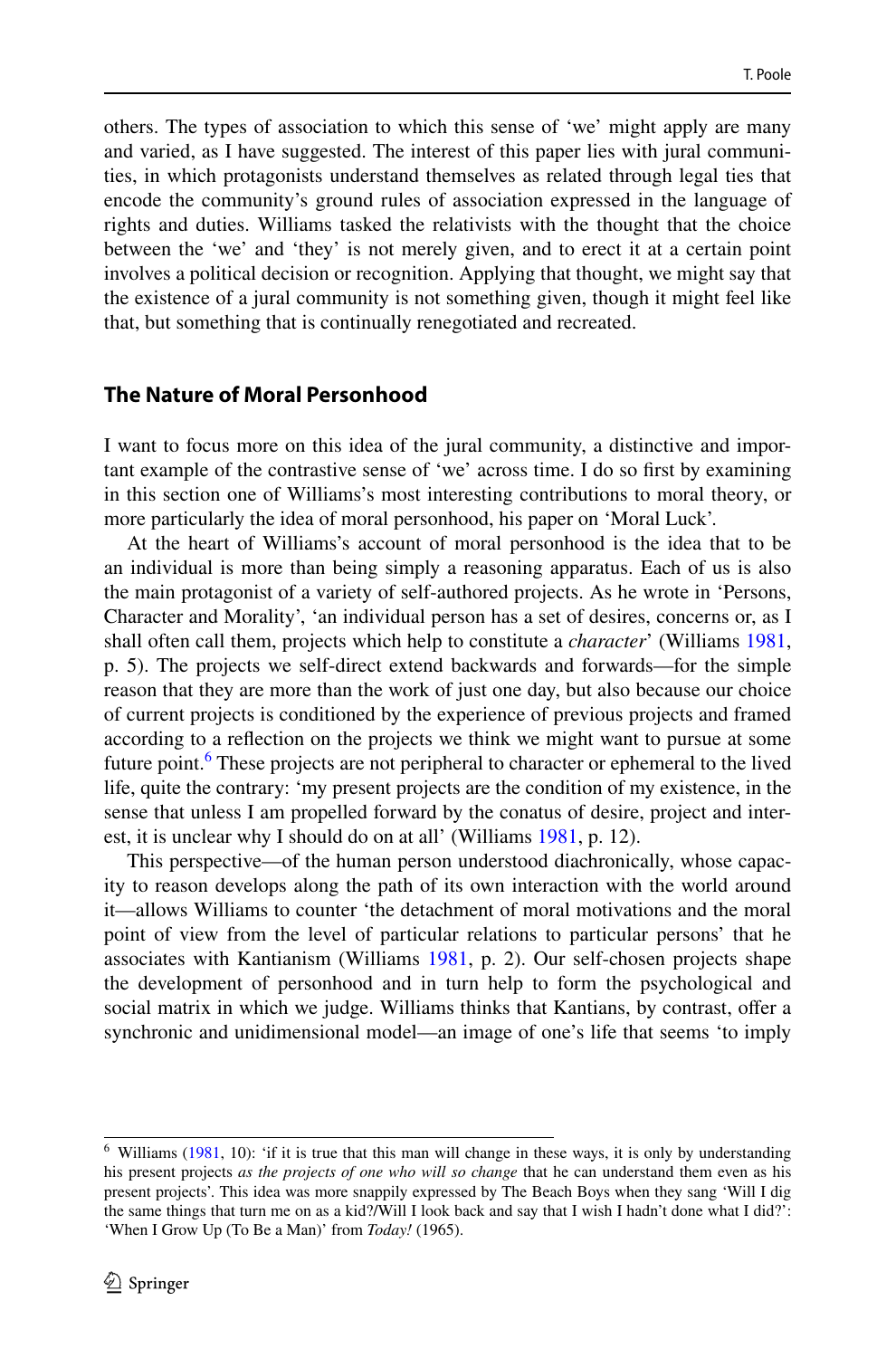an external view of one's own life, as something like a given rectangle that has to be optimally flled in' (Williams [1981](#page-15-4), p. 12).

Williams develops the position by means of a refection on moral luck, the salience of which in moral thought is anathema to Kantians, who see one basic form of value, moral value, which is 'unconditioned'. The centrepiece of the essay is the Gauguin story—a stylised version of the artist's decision to go to Tahiti for the sake of his art, leaving his family behind in France. Whether he will in fact succeed cannot be foreseen at the time the decision is taken and frst acted upon. Williams uses the story as a means of exploring the intuition that the only thing that might conceivably justify such a choice will be success itself. If the project fails, then Gauguin fails—not just the Tahiti project, note, but Gauguin the man. But failure may result from diferent types of bad luck, not all of them relevant to the process of justifcation. Some luck is extrinsic to his project (e.g. a shipwreck) some intrinsic (e.g. a failure to develop as an artist) but while 'both are necessary for success, and hence for actual justifcation, but only the latter relates to unjustifcation' (Williams [1981,](#page-15-4) p. 26).

Williams draws a sequence of claims out of the Gauguin story. The frst is that we are not necessarily in a position to arrive at a full moral judgement at the time of the initial action, but must await the conclusion of the relevant project. 'The justifcation, if there is to be one, will be essentially retrospective' (Williams [1981](#page-15-4), p. 24). Second, this essentially retrospective judgement is itself likely to be coloured to some extent by the outcome of the project. One reason for this is that, when the individual is judging its own actions, 'what one does and the sort of life one leads condition one's later desires and judgments. The standpoint of that retrospective judge who will be my later self will be the product of my earlier choices. So there is no set of preferences both fxed and relevant, relative to which the various fllings of my life-space can be compared' (Williams [1981](#page-15-4), p. 34). Williams generalises that point to claim, lastly, that 'we can only to a limited extent abstract from the projects and preferences we actually have, and cannot in principle gain a standpoint from which the alternative fllings of our life-rectangle could be compared without prejudice. The perspective of deliberative choice on one's life is constitutively *from here*' (Williams [1981](#page-15-4), p. 35). Williams thinks his approach is a better match with our moral behaviour than the more austere Kantian schema, which he regards as being violently at odds with our sentiments and our view of ourselves (Williams [1981](#page-15-4), p. 22).

There is something in this, certainly in the way it accommodates the idea that our moral sentiments can evolve over time, and that the judgements that take place in the web of those sentiments may well be coloured by the outcome of our various projects, the success of which almost invariably depends on generous dollops of (moral) luck. But I want to hone in on the phenomenon of judging, as it remains rather opaque. We can quite easily fit the first two claims—that moral judgement is essentially retrospective and coloured by the outcomes of projects—into a coherent account of judgement. But to say that judgement is retrospective means also that the process of judgement is always ongoing, given that for Williams moral personhood exists in a continuous state of becoming. We arrive at moral judgements in the course of things, accepting at some level that those judgements will remain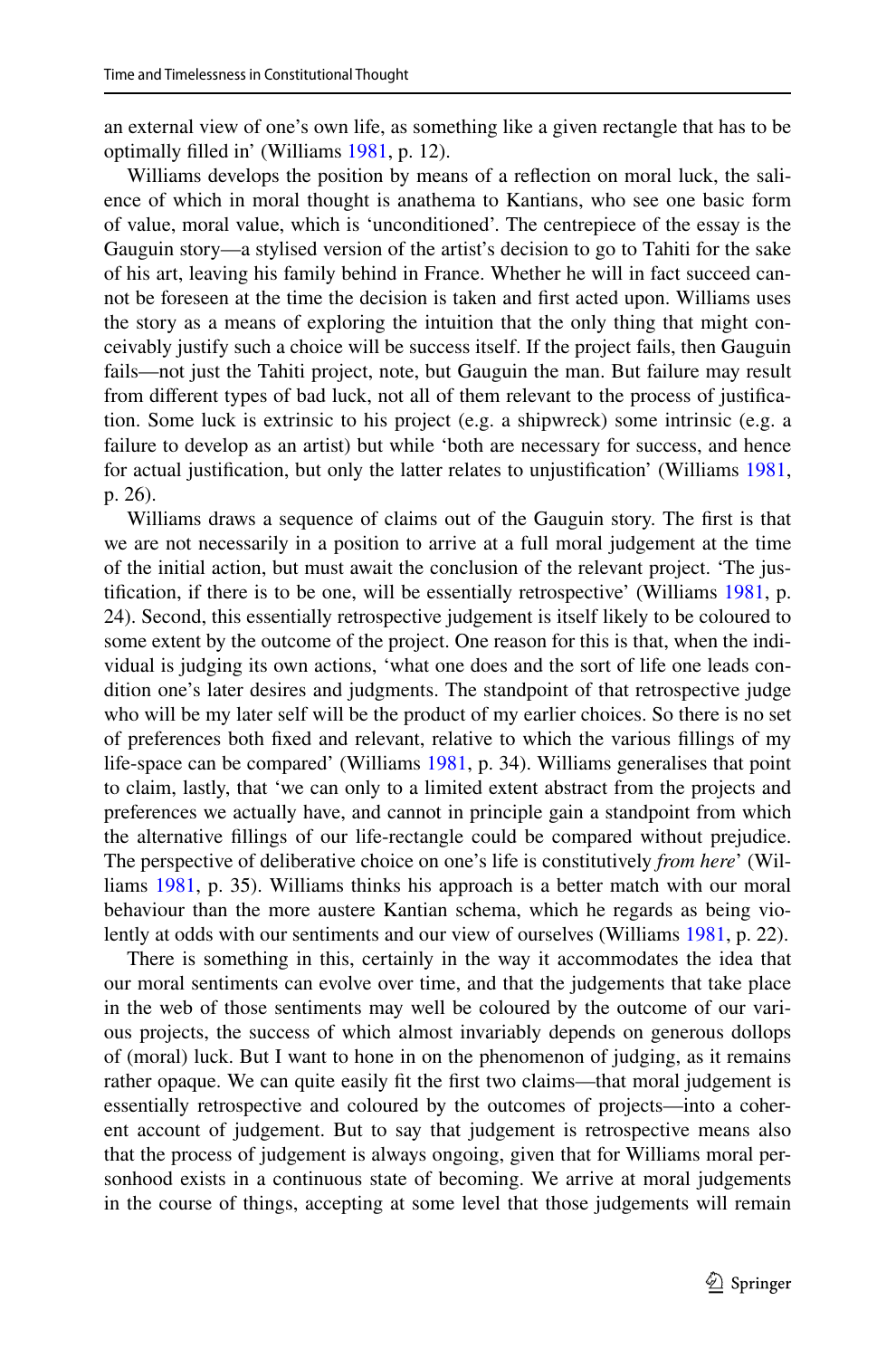provisional. As Williams says, judgement is always not only 'from here' but also 'from now'[.7](#page-7-0)

We can also accommodate the gist of the third claim—that we can only to a limited extent abstract our judging self from our embodied self—into an account of judgement, although it needs repurposing. Even the claim itself, though any more sceptical and it would collapse into the relativism, recognises that some abstraction is essential to moral deliberation. We must at least attempt to step outside ourselves, so to speak, so as to gain the necessary perspective from which to judge ourselves. Adam Smith conjured up the impartial spectator, 'the man within the breast', to describe this phenomenon[.8](#page-7-1) But this is one attempt, one image, among many. The common thread seems to be the ability to isolate a special process (moral deliberation) distinct from the way we process the normal course of events (being and action).

It is here that the idea of an abstract framework consisting of rules and principles comes into its own. The apparent simplicity of this process may gall, as may its apparent rationalism, though given its richness and protean complexity as a matter of practice we remain far from Williams's nightmare of the paint-by-numbers liferectangle. But to be able to judge at all requires, it would seem, a capacity to hold up to our actions something like a looking glass made up of the values that we take to be those of the moral community.<sup>9</sup> We may have to accept that this is something that we each must fashion to some degree for ourselves—we may even draw pleasure from that fact—and that it is likely to be conditioned by our own experience. But it must be more than the sum of those experiences. If at the moment of moral judgement the looking glass we held up were simply to replay the highlights of our various projects as a narrative thread, it would be inadequate for the purpose.

The dynamics of abstraction and refection that contribute decisively to the practice of moral judgement may seem an odd facet of human experience, one not straightforwardly reconcilable with our project-driven lives. But to push it too far to the margins would amount to a reduction of the human condition that if acted on would, to invoke Williams against himself, 'involve a vaster reconstruction of our sentiments and our view of ourselves than may be supposed' (Williams [1981,](#page-15-4) p. 22).

Its importance comes most clearly into focus once we recall that it is an ongoing afair, a more or less continual process of refection upon our actions and choices as they present themselves to us in our developing lives. For it seems most likely that this iterative cycle of auto-refection and auto-adjudication is central to the development of moral personhood, and so of what it means to be a person. To call a human being a 'person' is to refer to them as having developed 'a certain conceptual repertoire, character, set of memories, self-image, emotionality, aspirations,

<span id="page-7-0"></span><sup>7</sup> See my earlier reading of Williams's 'Human Rights and Relativism', where I argue that 'from now' is implicit in 'from here'.

<span id="page-7-1"></span><sup>&</sup>lt;sup>8</sup> 'It is reason, principle, conscience, the inhabitant of the breast, the man within, the great judge and arbiter of our conduct … It is from him only that we learn the real littleness of ourselves, and of whatever relates to ourselves, and the natural misrepresentations of self-love can be corrected only by the eye of the impartial spectator': Smith [\(1982](#page-15-7), III.3.4).

<span id="page-7-2"></span><sup>&</sup>lt;sup>9</sup> David Hume writes that the minds of men are 'mirrors' to each other, reflecting passions back and forth: Hume [\(2008](#page-14-17), T.3.3.2.8).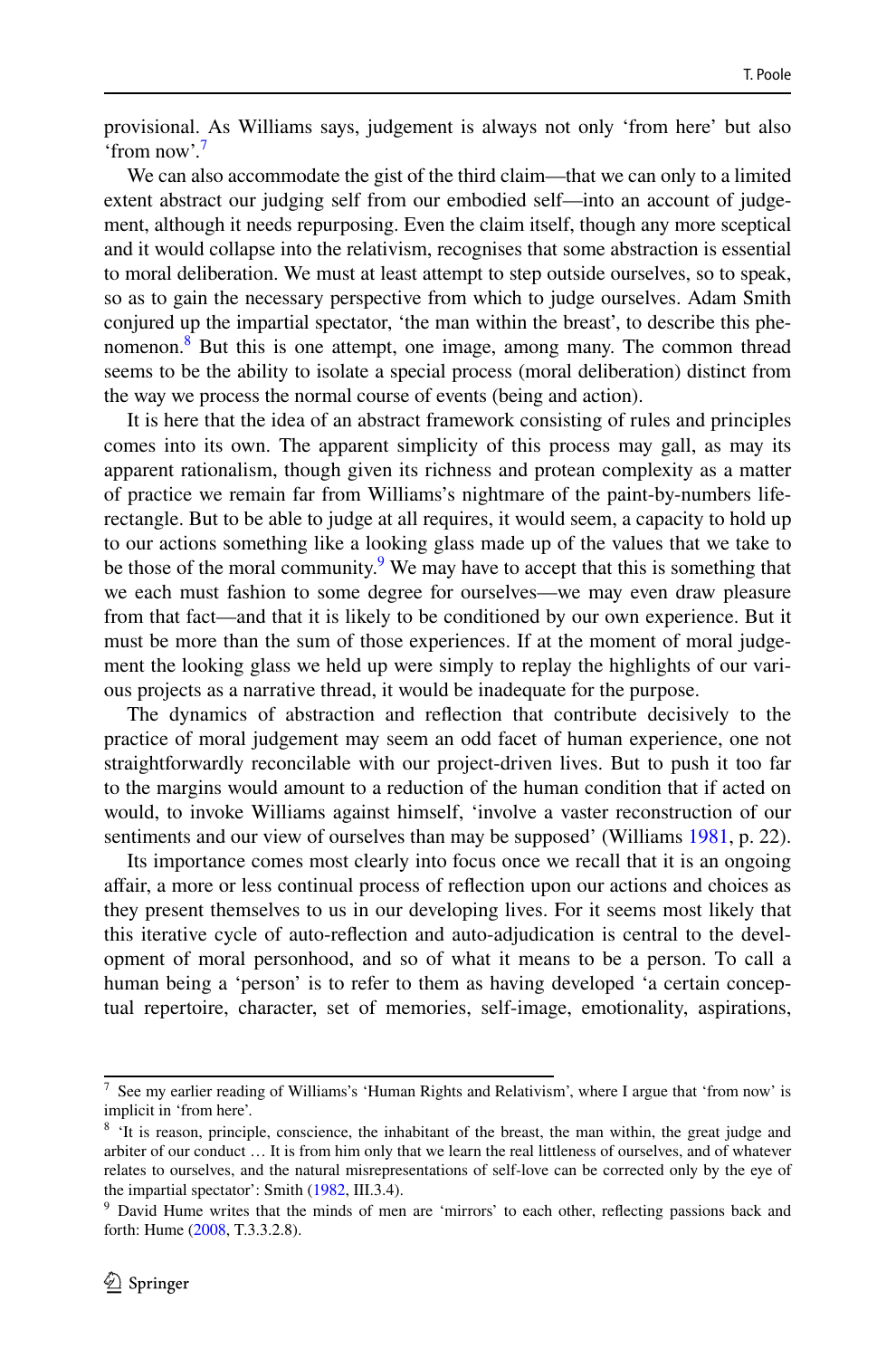eccentricities, and so on, all of which are holistically interconnected' (Gillett [1987,](#page-14-18) p. 80). But instances of self-judgement play a not insignifcant role in this development. The element of abstraction required to sustain them means that we become more aware of ourselves as persons—and as curators of our own personhood—at these moments. They are times, not the only times but among the most important, when we more or less self-consciously address ourselves as ourselves.

As Williams's focus on the Gauguin story indicates, there is an inescapably narrative structure to this process of self-constructing personhood. This process plays an important part in my ability to conceive myself as one person, similar in certain respects but ultimately distinct from all others. 'One of the most signifcant ways in which I treat myself as a person is to talk to and of myself as one' (Harré [1987](#page-14-19), p. 103). That we can do this presupposes that the interlocutors (me and myself) share a common story, one that we ourselves have crafted. I talk to myself not simply as though an intimate friend or confdante, but as someone with whom I have been doing this since the start and will be with me at journey's end. These seem to be the conditions for the development of an archetypal property of the human person, the capacity to knit prior experiences and refections together, building our capacities to do so as we go along, so that we can more ably meet future such experiences and refections.

#### **The Character of a Jural Community: Time and Timelessness**

The Gauguin story concerns the development of moral personhood. Williams cautions against the straightforward assimilation of morality and politics (e.g. 'Politics and Moral Character' in Williams [1981](#page-15-4)), but allows for nuanced connections to be drawn between the two (e.g. 'Realism and Moralism in Political Theory' in Williams [2005,](#page-15-3) pp. 4–6). With care, I see no reason why we cannot approach moral peoplehood, and the idea of jural community, in similar terms. I suggested earlier that the jural community belongs to the category of associations that take the form of contrastive sense of 'we' across time, central to that category being the distinction between those inside the narrative and those outside it, protagonists and others. I suggested that the jural community is distinguished by the legal ties that are taken to constitute the association and that carry structuring rules and normative elements, a basic script of rights and duties, from the association's past through its present into its future. To get closer to the central issue of the paper—the relationship between time and timelessness in constitutional order—I aim to explain how the jural community's concern for its past relates to its basic normative function.

Rather like Gauguin in Williams's story, a political association is more than the sum of its normative parts, important though these are. It sees itself also as having projects—particular instantiations of peace, order, good government, the provision of services and so on—none of which are purely in the here and now (and, incidentally, very few if any now are purely the business of that particular association). It is a type of association that often looks to the past. One reason relates to the development of norms, another to the success of projects. In either case, the engagement is not the same as the one which historians consider themselves to be involved in,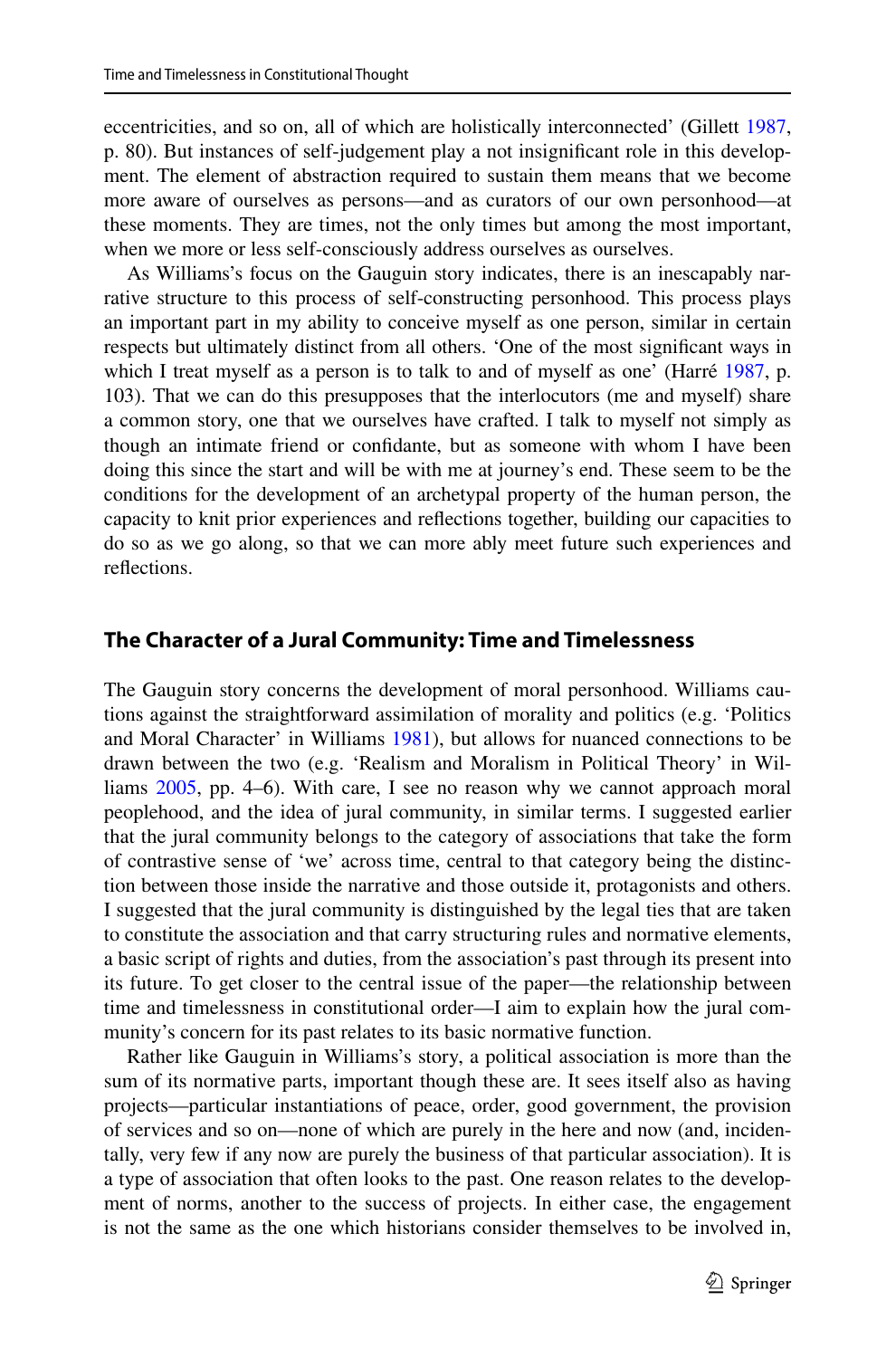where the attempt is to understand the past in its own terms. To that extent, Collingwood (and Maitland) are right (Maitland [1911,](#page-14-20) p. 491). The jural community is the political association refecting on its basic structuring rules and principles, which include but is not limited to its constitution. When members of that community inquire into the past, they do so in a purposeful and present-oriented way, since they do so with a view to identifying something about the existence, authority, meaning or applicability of a rule or principle. Michael Oakeshott called this type of engagement an inquiry into the *legendary* past, since it is concerned with identifying prescriptive, authoritative material that carries a message and a moral, distinguishing it from an inquiry into the *historical* past, which has the past as its exclusive object ('Present, Future and Past' in Oakeshott [1999\)](#page-14-21).

I say something about the historical deliberations of the jural community under conditions of modernity at the end. But now I focus on the general nature of this historical/normative inquiry. I have said so far that the jural community is distinguished by the legal ties that are taken to constitute the association and that form the basic script of rules and principles from the association's past into its future. But that is little more than a soundbite. What we need to work out is the dynamics of this process, and specifcally the relationship between the more empirical and more normative elements within it. My starting point in this regard is that if we follow the path Williams takes in 'Moral Luck' we will end up with a position that is mostly time and little timelessness. That is, a conception of moral peoplehood that is strong on situating us within the empirical stew of unfolding events, but weak on how we manage to refect and take a position on those events and so organise ourselves in those conditions.

I intend instead to repeat the method of the last section, adding to Williams's account a more serious engagement with the practice of judgement. Now, though, the type of refection we are interested in takes place at the associational level rather than the individual. Typically this will concern the authority, applicability or interpretation of a rule or principle that claims to be dispositive of political rights and duties. I call this a 'constitutional dispute'<sup>10</sup> and, following Williams, accept that such a dispute can only be determined from here and from now. But in practice we often look for answers to constitutional disputes at least partially by looking to the past, since that is where we take the source of our constitutive rules to lie.<sup>[11](#page-9-1)</sup> The point of looking back is not to remind ourselves of our earlier projects, successful or otherwise—or not just that. Its primary purpose is to isolate from that mass of old material relevant rules or standards through which the dispute can be argued. To put it in terms used earlier, we in efect fabricate a looking glass made up of the relevant subset of the rules and principles that we take to belong to the jural community.

<span id="page-9-0"></span><sup>&</sup>lt;sup>10</sup> Bear in mind that a constitutional dispute need not be formally about the constitution. The famous English case of *Entick v Carrington* (1765) 19 *Howell's State Trials* 1029, argued as a private law matter, though with clear public law elements, would unquestionably count as a constitutional dispute for present purposes.

<span id="page-9-1"></span><sup>&</sup>lt;sup>11</sup> In one sense these rules etc. can only ever exist in the present—they are authoritative only in so far as we believe them to be. But we tell ourselves various origin stories and the like, working in the register of the legendary past, roughly parallel to the way that philosophers the fction of the state of nature (Williams [2004](#page-15-2), ch. 2), as a central part of the legitimation story our political community tells itself.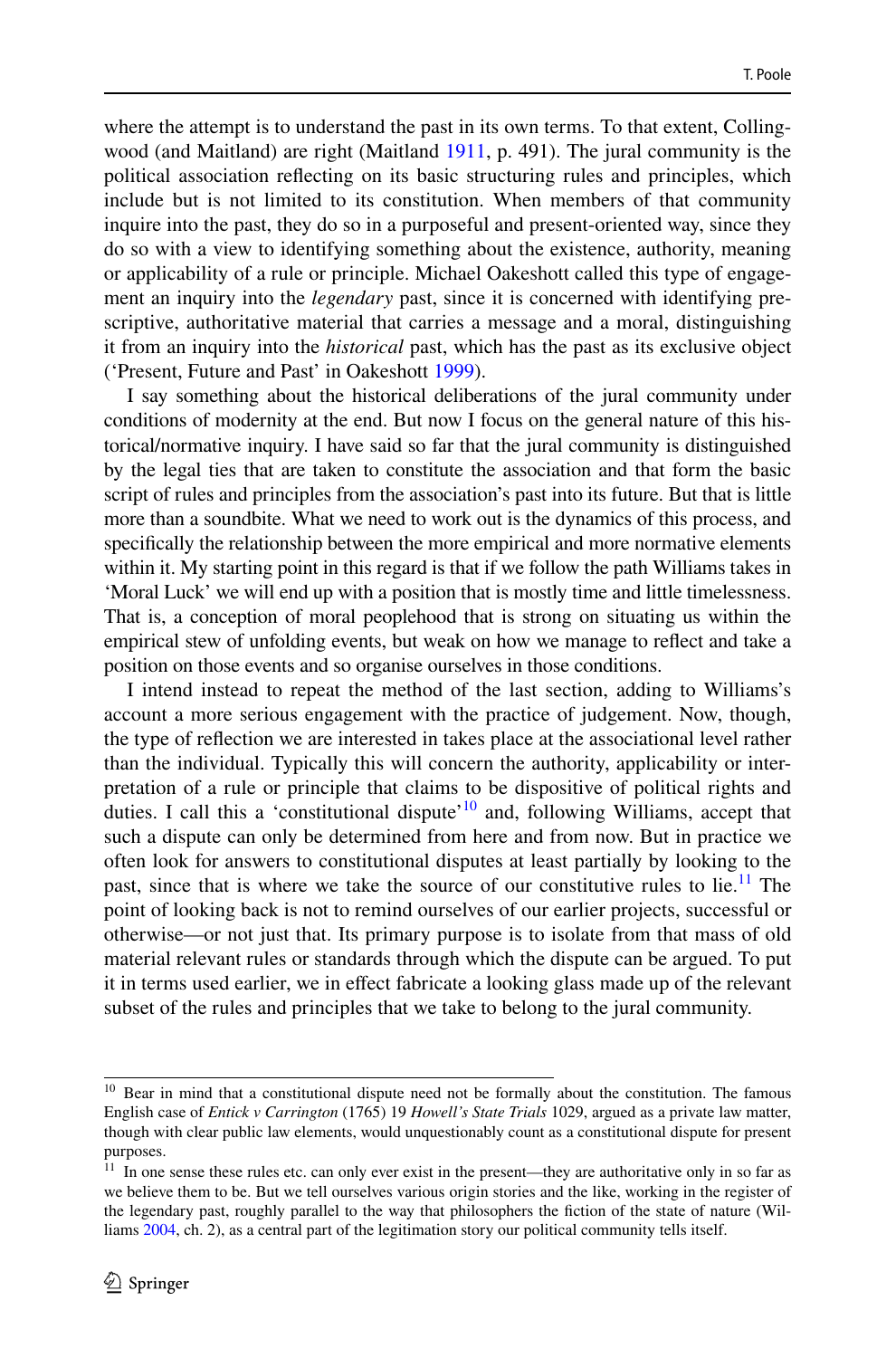This is very stylised. We rarely if ever start with a blank sheet. Just as individual moral refection is ongoing, so too is constitutional deliberation an almost continuous process of addition, subtraction, polishing and refning. That iterative process will almost certainly develop canons of practice, including institutional pathways that denote more or less authoritative or infuential contributors. To give some colour to the enterprise, I make two more specifc points. The frst is that this process of constitutional deliberation can be a signifcant avenue whereby a political association confronts its past. Not only does the process glean from the association's past self-given standards against which present conduct can be assessed. But that process also involves the association standing in judgement on its own past. In other words, in fashioning quasi-historical tools for present use, constitutional refection also involves retelling, even reshaping the (legendary) past.<sup>12</sup> This strong narrative dimension of constitutional politics, which recalls the narrative shaping of moral personhood, is one reason why it tends to be more concerned with the past, via this process of refraction and abstraction, than ordinary politics (Ackerman [1993\)](#page-14-22).

The second point I fnd more interesting, perhaps because it is somewhat counterintuitive. On my reading of 'Moral Luck', Williams thinks that it is the projects part of human behaviour that is the morally dynamic bit and, in as much as he makes room for it at all, the refective part the inert. You can see why he would think this, especially given his criticism of Kantianism. By extension, one would expect that it is the projects part of the jural community that produces change within its associational structures, including its constitutive rules and principles. But I do not think that is right. (It is at most half right.) I see the refective part as the primary site of normative change. Constitutional deliberation is a process of refraction and abstraction that calls on us to examine our past as a source of value. Its essence is active and self-conscious engagement with constitutive rules and principles. This is true even if the result of that process is conservative (Burke [1986\)](#page-14-5). It is not so much the projects themselves that drive normative change<sup>13</sup> as the process of reconciling those projects with principles of political right. The condition of jural community is a continuous grappling with the 'complex historical deposit' it has been bequeathed (Williams [2005](#page-15-3), p. 75).

#### **The Character of a Jural Community: E Pluribus Unum**

One may well ask why we do this. The answer I suspect relates to the idea of membership, or what it means to associate.<sup>14</sup> We might say that the act of reconciling our current projects with normative commitments sourced from the past in the way I described is at the same time an act of recognising and reinforcing the terms of jural

<span id="page-10-0"></span><sup>&</sup>lt;sup>12</sup> One example of this is empire, frequently lauded and generally accepted as legitimate not all that long ago but now far more likely to be judged as misguided or just plain wrong.

<span id="page-10-1"></span><sup>13</sup> They cannot—as on their own they constitute 'just one damn thing after another'.

<span id="page-10-2"></span><sup>&</sup>lt;sup>14</sup> Williams would say it is an aspect of the 'legitimation story' that all legitimate government needs. More on this below.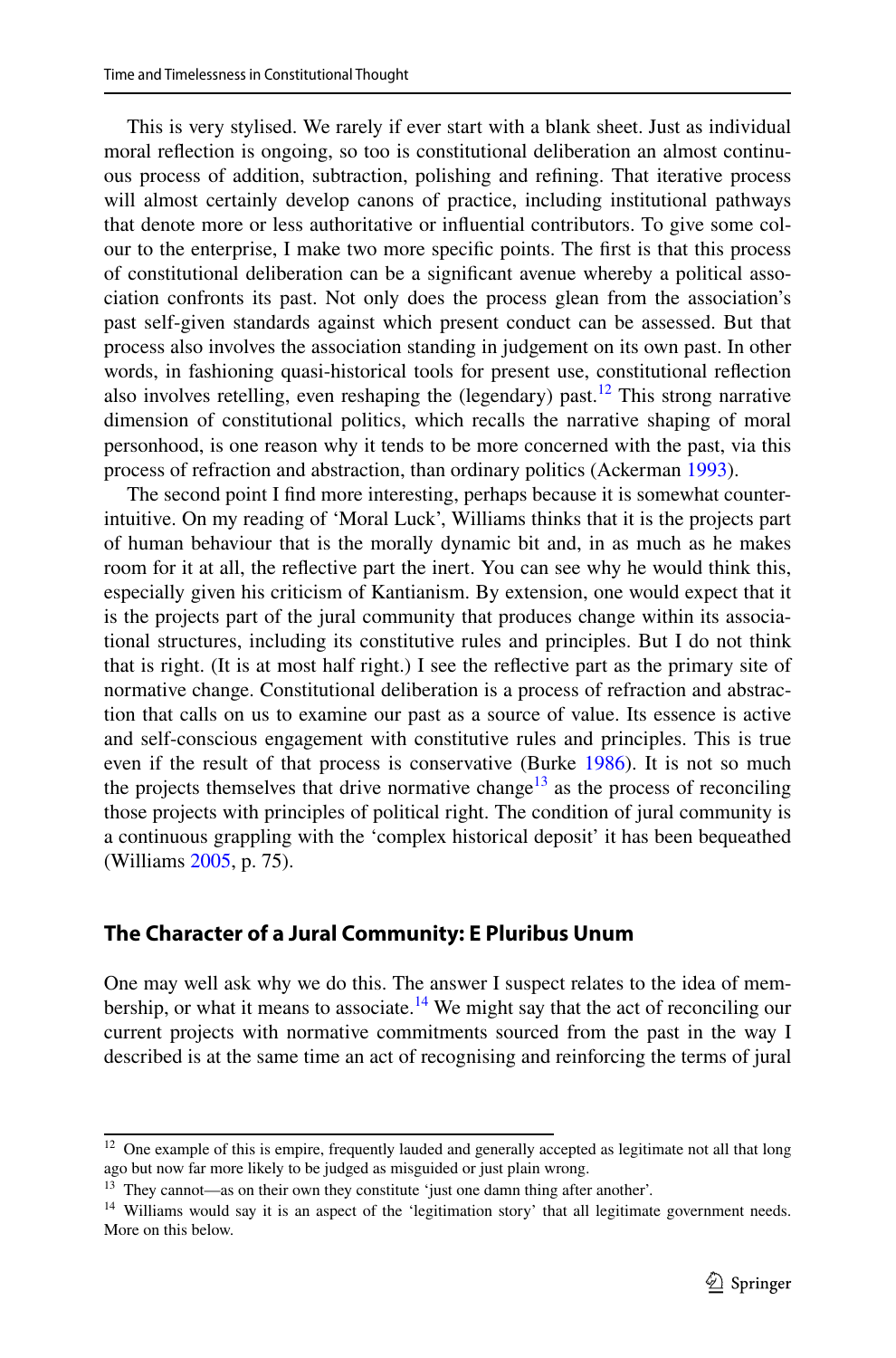association. Though it can be useful to see it as resting on a social contract, the jural community is not something that can be established in some Hobbesian Big Bang moment and left to its own devices. Just as the human being develops its personhood most during periods of moral refection, becoming aware of its self and reinforcing capacity for agency by abstracting itself from itself so to speak, so the jural community establishes and re-establishes itself through sustained refection on the condi-tions of association.<sup>[15](#page-11-0)</sup>

Williams gives us an insight into the dimension of constitutional deliberation that can reinforce bonds of membership, or at least ofers a vocabulary to help describe it. I have talked so far as if he had nothing to say on constitutions, but that is not quite true. He talks briefy about US-style judicial review in his essay 'From Freedom to Liberty: The Construction of a Political Value'. He is somewhat dismissive of the enterprise, arguing that, even if we accept a fairly wide-ranging role for the court, 'judicial reasons, the kinds of reason that a constitutional court, however inventive, must attend to, are only one kind of reason' (Williams [2005,](#page-15-3) p. 87). The bandwidth on which the court operates is too narrow to handle, let alone reconcile, the variety of political disagreements within the modern state.

There may well be some truth in that claim (Waldron [1999\)](#page-15-8). But Williams is wrong to confate constitutional deliberation with constitutional judicial review. The process is both more wide-ranging and more pervasive than that linkage suggests, though in some instances a court may have a relatively privileged role within it. However, Williams relates his criticism of judicial review to a broader point about political disagreement, a constant theme within his political thought. He argues that 'a rightful claim in liberty implies a juridical authority, of an agreed authority which can rightfully grant or refuse such a claim, and political opponents do not necessarily understand their situation in these terms … *they are not all interpreting the same text*' (Williams [2005](#page-15-3), p. 86, emphasis added).

If right, this would represent a much bigger challenge. But while I agree with most of the component parts of the claim, I disagree about how those parts should be assembled. I think it is plausible, and perhaps helpful, to see constitutions in terms of a single text or book.<sup>[16](#page-11-1)</sup> If so, it is meaningful to contrast this realm of the book with the more plural and less normatively constrained, even rumbustious, nature of ordinary politics by describing the latter as a context in which many texts are in play, each vying for authority. For all its detractions, this sort of environment is ultimately a good thing in that it signifes, and probably helps sustain, the availability of a wider range of self-chosen projects (e.g. Dunn [2018](#page-14-23)). 'We and our political opponents—even our opponents in one polity, let alone those in others—are not just trying to read one text'. Rather, political diference 'is of the essence of politics,

<span id="page-11-0"></span><sup>&</sup>lt;sup>15</sup> In 'Realism and Moralism' Williams observes that the solution to the 'first' political question—in Hobbesian terms, the need to secure order, protection, safety, trust, and the conditions of cooperation—is one that is 'required *all the time*' and is 'afected by historical circumstances': Williams [\(2005](#page-15-3), p. 3).

<span id="page-11-1"></span><sup>&</sup>lt;sup>16</sup> Williams is not the first to have done so: see e.g. Dworkin [\(1986](#page-14-24)). In fact, substantial parts of the essay we currently focus on—'From Freedom to Liberty: The Construction of a Political Value' in Williams [\(2005](#page-15-3))—engages with Ronald Dworkin—and also Carl Schmitt (see following note).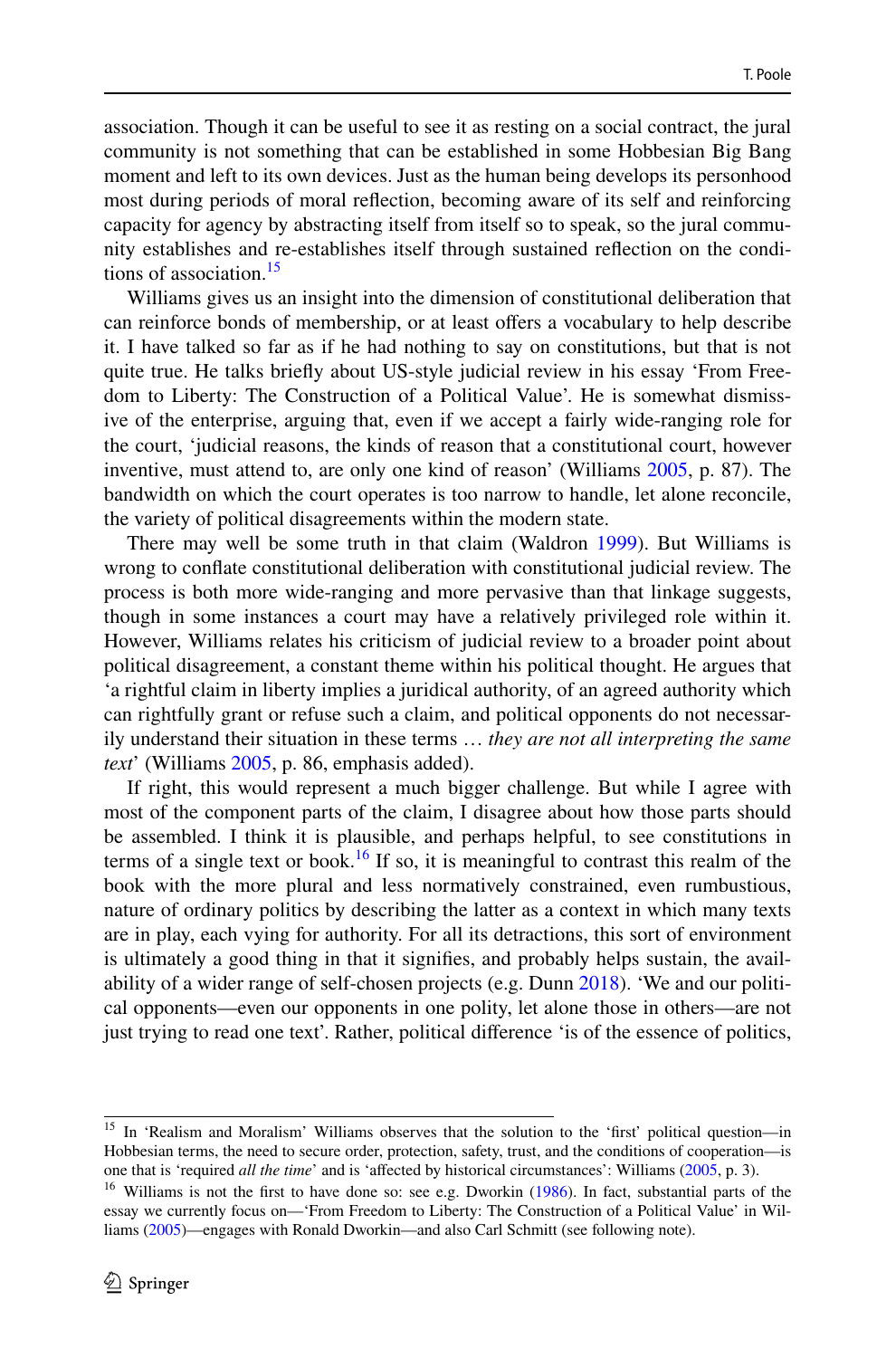and political diference is a relation of political opposition, rather than, in itself, a relation of intellectual or interpretative disagreement'.[17](#page-12-0)

Those are the component parts. The picture that emerges in Williams's constellation is of either a marginal role for constitutions, and no meaningful place for constitutional refection, or else the idea that such refection occurs during the course of ordinary politics. In relation to the latter reading, it is unclear how and on what terms this might occur. His strong pluralist vision of politics mitigates against sustained engagement with the terms of jural association. What he offers on this front is contingent, and psychological, in its presentation.<sup>18</sup> On either reading, Williams underestimates the role of constitutional refection within a functioning political association—underestimates, that is, both its significance and its difficulty.

Reassembling the same component parts can produce a diferent picture. The obvious rejoinder to Williams would be to emphasise the importance of constitutional refection for the rule of law. But I run a somewhat diferent line of attack, more consistent with the argument so far, which connects constitutional deliberation to the idea of membership of a jural community. I want to argue, more specifcally, that it is a primary way of understanding ourselves as a political unit, as constituting ourselves as a plural one.

We can accept that ordinary politics is capable of producing laws by which associates can order their projects. We can also accept that while that process is essentially about selecting the policies that are to govern the near future, some consideration of the 'ft' between those policies and the association's past is possible, indeed likely. Perhaps Williams's idea of juridical reason being concerned with the meaning of one text offers a clue to the special function of constitutional deliberation. The reason this one-book metaphor works is not due to side-constraints such as the nature of legal reasoning or the limitations of judicial tribunals, as Williams thought, but goes to the heart of the practice. I have suggested that the ultimate point of constitutional deliberation lies in the attempt to reinforce conditions of jural association. The most basic condition is the existence of one association—an association in the singular, that understands itself as distinct from other similar associations. Only in so far as that condition is fulflled is it possible for protagonists to recognise each other as associates within one jural community as opposed to a ragbag of disparate factions or partisan groupings.

The point can be made another way. That the object of constitutional deliberation is akin to interpreting one text is the obverse of the fact that jural community involves subjection to one body of law as opposed to many individual laws. The main virtue of this arrangement, from the perspective of those subject to it, is that only under such a structure is it possible to conceive of the judgements that emanate from the public authority as addressing each associate in the same way and

<span id="page-12-0"></span><sup>&</sup>lt;sup>17</sup> Williams [\(2005](#page-15-3), p. 78), here finding himself in broad agreement with Carl Schmitt's claim that the fundamental political relation is that of friend and enemy: Schmitt [\(1996](#page-15-1)).

<span id="page-12-1"></span><sup>&</sup>lt;sup>18</sup> Williams ([2005,](#page-15-3) p. 86): 'Between opponents who share a polity and neither of whom wants to destroy it, they will agree on an authority or process which decides what will happen, but this is not at all equivalent to the authority's deciding that one or another claim in liberty is rightful'.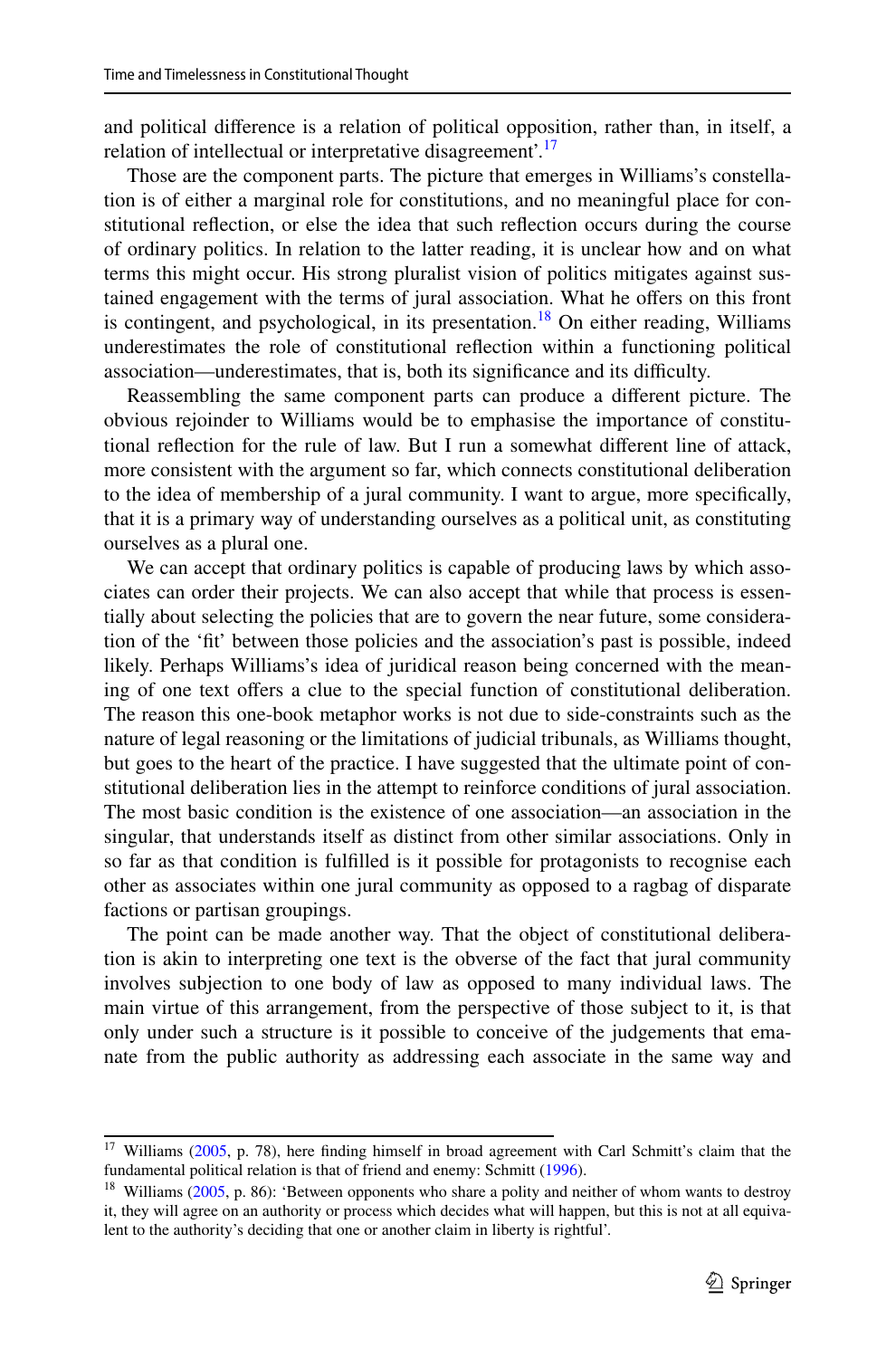with the same voice (Dyzenhaus [2017](#page-14-25)). There may be a connection here with our earlier analysis of moral personhood, which revealed an iterative process of internal abstraction and refection important not just for the purpose of moral self-evaluation but also for the construction of our sense of self. We might say, by extension, that the process of constitutional deliberation plays a similar role in the development of moral peoplehood. Constitutional deliberation might focus on the terms of association but it also involves the question of why we associate. It is a context in which a multitude of persons with conficting projects recognises, in resolving questions that implicate its moral peoplehood, that it is also a unity of associates. It constructs the single public voice by reinforcing its constitutive rules, providing the occasion to reaffirm the sense of inhabiting a collective unit.

How successful this is in practice is a separate matter. Even when it seems to be working, it remains a work in progress—a constitution, after all, is better understood not as a text or thing so much as a skein of jural sentiments, unfolding over time (Poole [2006](#page-14-26)). But it is interesting that what we have uncovered resembles the idea of the legitimation story (note the singular) that is such an important feature of Williams's political thought. 'For there to be legitimate government, there must be a legitimation story', he argues, 'which explains why state power can be used to coerce some people rather than others and to allow people to restrict other people's freedom in some ways rather than others. Moreover, this story is supposed to legitimate the arrangements to *each* citizen, that is to say, to each person from whom the state expects allegiance' (Williams [2005,](#page-15-3) p. 95). That is true. But we have seen that it is highly unlikely that the type of plural politics Williams envisages can produce the single text by means of which such a story can be told. Functioning political association requires something more, something all about our plural one-ness. That is the province of constitutional deliberation.

One last point is in order. Williams writes perceptively on the particularities of modernity. Towards the end of the essay we have been considering he observes that one 'of the most prominent characteristics of modernity is its historical selfconsciousness, and that carries with it certain demands on how we understand ourselves' (Williams [2005,](#page-15-3) p. 94). This characteristic has implications for constitutional deliberation. Part of what he means by 'awareness' is our reluctance or inability as Moderns to accept religious or other transcendental justifcations as part of our legitimation story. This entails, as Williams notes, 'that in telling our own legitimation story we start, in a sense, with less. In interpreting and distributing liberty we allow each citizen a stronger presumption in favour of what he or she certainly wants, to carry out his or her own desires' (Williams [2005](#page-15-3), p. 95). It also entails, as Williams does not note, that we are driven to rely still more on constitutional deliberation as a means of generating legitimacy. Modernity makes constitutions vital while making their objectives harder to realise.

**Acknowledgements** I would like to thank Tatiana Cutts and David Dyzenhaus for their comments on a previous draft.

**Open Access** This article is licensed under a Creative Commons Attribution 4.0 International License, which permits use, sharing, adaptation, distribution and reproduction in any medium or format, as long as you give appropriate credit to the original author(s) and the source, provide a link to the Creative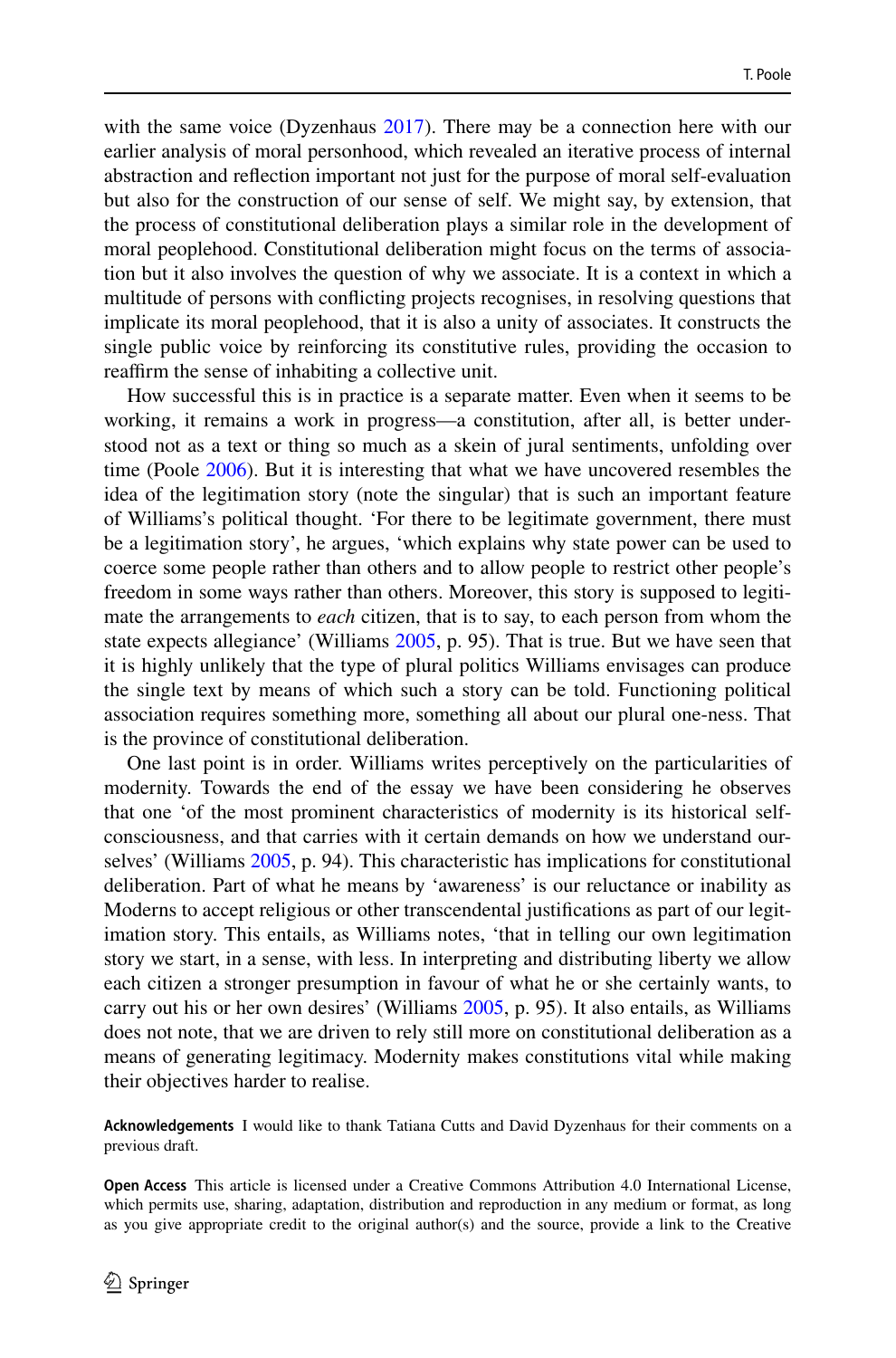Commons licence, and indicate if changes were made. The images or other third party material in this article are included in the article's Creative Commons licence, unless indicated otherwise in a credit line to the material. If material is not included in the article's Creative Commons licence and your intended use is not permitted by statutory regulation or exceeds the permitted use, you will need to obtain permission directly from the copyright holder. To view a copy of this licence, visit [http://creativecommons.org/](http://creativecommons.org/licenses/by/4.0/) [licenses/by/4.0/.](http://creativecommons.org/licenses/by/4.0/)

# **References**

- <span id="page-14-22"></span>Ackerman, Bruce. 1993. *We The People: Volume 1—Foundations*. Harvard: Harvard University Press.
- <span id="page-14-14"></span>Atkins, Jed. 2013. *Cicero on Politics and the Limits of Reason*. Cambridge: Cambridge University Press.
- <span id="page-14-6"></span>Barshack, Lior. 2009. Time and the Constitution. *International Journal of Constitutional Law* 7: 553–576.
- <span id="page-14-7"></span>Bentham, Jeremy. 1988. In *A Fragment on Government*, ed. Ross Harrison. Cambridge: Cambridge University Press.
- <span id="page-14-10"></span>Brudner, Alan. 2004. *Constitutional Goods*. Oxford: Oxford University Press.
- <span id="page-14-5"></span>Burke, Edmund. 1986. *Refections on the Revolution in France*. Harmondsworth: Penguin.
- <span id="page-14-16"></span>Collingwood, R.G. 1965. The Theory of Historical Cycles. In *Essays in the Philosophy of History*. ed. W. Debbins. Austin: University of Texas Press.
- <span id="page-14-23"></span>Dunn, John. 2018. *Setting the People Free: The Story of Democracy*. Princeton: Princeton University Press.
- <span id="page-14-24"></span>Dworkin, Ronald. 1986. *Law's Empire*. Harvard: Belknap Press.
- <span id="page-14-25"></span>Dyzenhaus, David. 2017. Dreaming the Rule of Law. In *Law, Liberty and State: Oakeshott, Hayek and Schmitt on the Rule of Law*, ed. David Dyzenhaus and Thomas Poole. Cambridge: Cambridge University Press.
- <span id="page-14-3"></span>Dyzenhaus, David. 2020. The Janus-Faced Constitution. In *The Double-Facing Constitution*, ed. Jacco Bomhof, David Dyzenhaus, and Thomas Poole. Cambridge: Cambridge University Press.
- <span id="page-14-18"></span>Gillett, Grant. 1987. Reasoning about Persons. In Peacock, Arthur and Gillett, Grant. 1987. *Persons and Personality*. Oxford: Basil Blackwell.
- <span id="page-14-12"></span>Goldoni, Marco, and Michael A. Wilkinson. 2018. The Material Constitution. *Modern Law Review* 81: 567–597.
- <span id="page-14-19"></span>Harré, Rom. 1987. Persons and Selves. In Peacock, Arthur and Gillett, Grant. 1987. *Persons and Personality*. Oxford: Basil Blackwell.
- <span id="page-14-17"></span>Hume, David. 2008. A Treatise of Human Nature. In *The Clarendon Edition of the Works of David Hume*, ed. D.F. Norton and M.J. Norton. Oxford: Oxford University Press.
- <span id="page-14-8"></span>Kelsen, Hans. 1945. *General Theory of Law and State*. Trans Anders Wedberg. Harvard: Harvard University Press.
- <span id="page-14-4"></span>Lefort, Claude. 1986. In *The Political Forms of Modern Society: Bureaucracy, Democracy, Totalitarianism*, ed. John B. Thompson. Cambridge: MIT Press, Chapter 5.
- <span id="page-14-1"></span>Lindahl, Hans. 2018. *Authority and the Globalisation of Exclusion and Inclusion*. Cambridge: Cambridge University Press.
- <span id="page-14-20"></span>Maitland, Frederic William. 1911. Why the History of English Law is Not Written. In *The Colllected Papers of Frederic William Maitland*, ed. H.A.L. Fisher. Cambridge: Cambridge University Press.
- <span id="page-14-0"></span>Nabokov, Vladimir. 2001. *Pale Fire*. London: Penguin Modern Classics.
- <span id="page-14-2"></span>Oakeshott, Michael. 1975. *On Human Conduct*. Oxford: Oxford University Press.

<span id="page-14-21"></span>Oakeshott, Michael. 1999. *On History and Other Essays*. Indianapolis: Liberty Fund.

- <span id="page-14-26"></span>Poole, Thomas. 2006. Rights and Opinion: Or, The Progress of Sentiments. *Law and Ethics of Human Rights* 10: 453–478.
- <span id="page-14-9"></span>Rawls, John. 1999. *A Theory of Justice*. Oxford: Oxford University Press.
- <span id="page-14-11"></span>Ripstein, Arthur. 2009. *Force and Freedom: Kant's Legal and Political Philosophy*. Harvard: Harvard University Press.
- <span id="page-14-15"></span>Rorty, Richard. 1990. *Objectivity, Relativism and Truth: Philosophical Papers*. Cambridge: Cambridge University Press.
- <span id="page-14-13"></span>Schiavone, Aldo. 2012. *The Invention of Law in the West*. Harvard: Belknap Press.